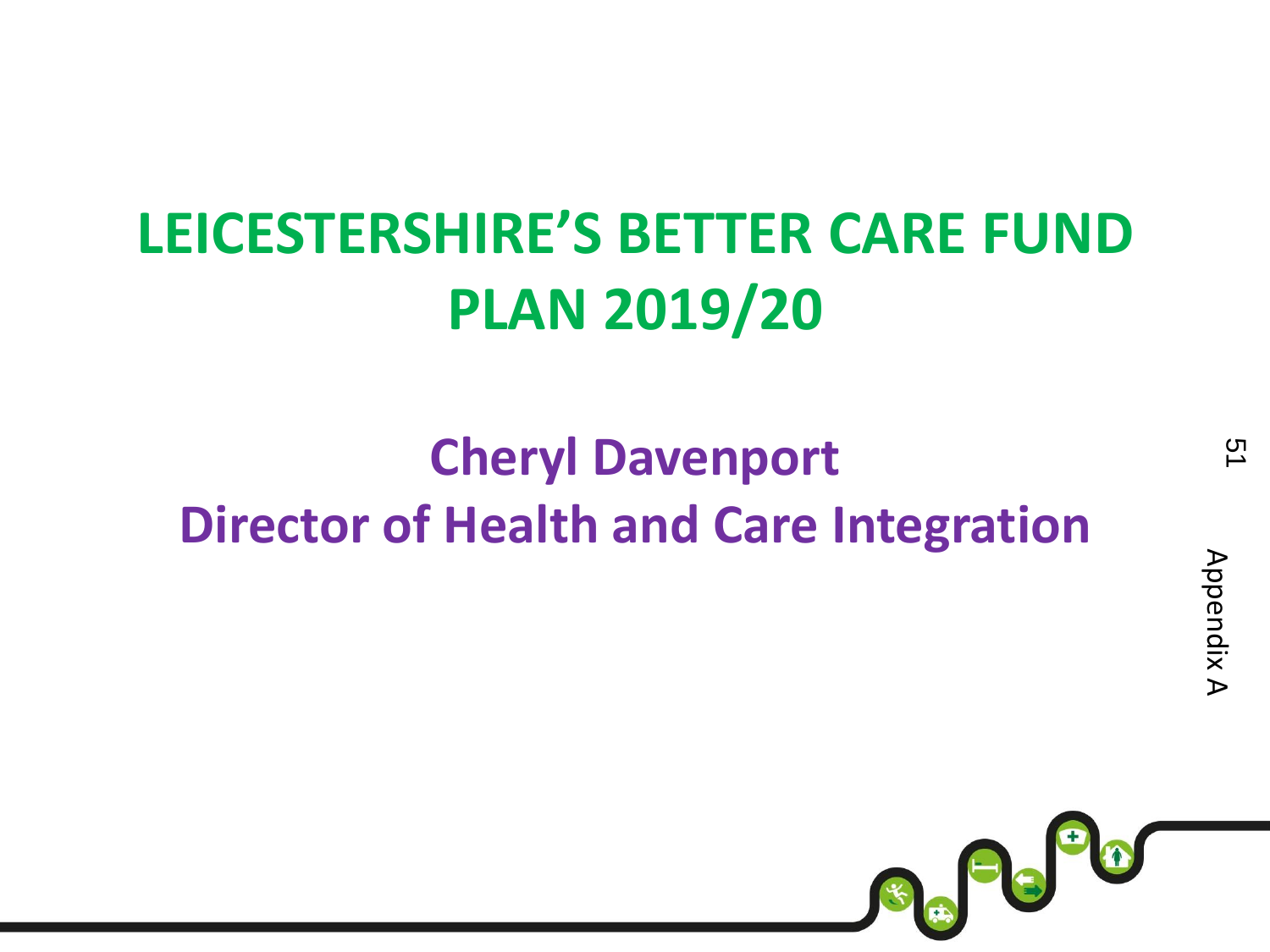#### **INTRODUCTION**

The Leicestershire BCF Plan 2017-19 has proved effective in delivering service transformation by:

- Leading the implementation of a new integrated service offers, spanning health, care and housing
- Maximising the impact of BCF funding, in particular supporting new models of integrated care in the community
- Maximising the impact of IBCF funding, in particular to improve hospital discharge and sustain adult social care
- Achieving the target for all four of BCF metrics in 2018/19
- Leading ground-breaking work in data integration, via the new LLR Business Intelligence Strategy.

The Leicestershire BCF Plan and pooled budget for 2019/20 remains a key enabler to the transformation of health and care within the County, and across the wider health and care economy of Leicester, Leicestershire and Rutland.

2019/20 marks the final year of the current national BCF Policy framework and a transitional year in terms of adopting the new NHS 10 Year Plan, and the policy requirements of the anticipated Adult Social Care Green Paper and NHS Green Paper on Prevention. 52

Leicestershire's BCF Plan for 2019/20 is broadly a continuation of the 2017-19 plan and is summarised in the following slides. It should be read in conjunction with:

- The BCF Plan on a Page [http://www.healthandcareleicestershire.co.uk/wp-content/uploads/2018/10/BCF-](http://www.healthandcareleicestershire.co.uk/wp-content/uploads/2018/10/BCF-Plan-on-a-page-2017-19-rev.102018.pdf)[Plan-on-a-page-2017-19-rev.102018.pdf](http://www.healthandcareleicestershire.co.uk/wp-content/uploads/2018/10/BCF-Plan-on-a-page-2017-19-rev.102018.pdf)
- The narrative predecessor BCF Plan 2017-19
- <http://www.healthandcareleicestershire.co.uk/download/Leicestershire-BCF-Plan-2017-19.pdf>
- The BCF 2019/20 Expenditure Plan (Appendix A)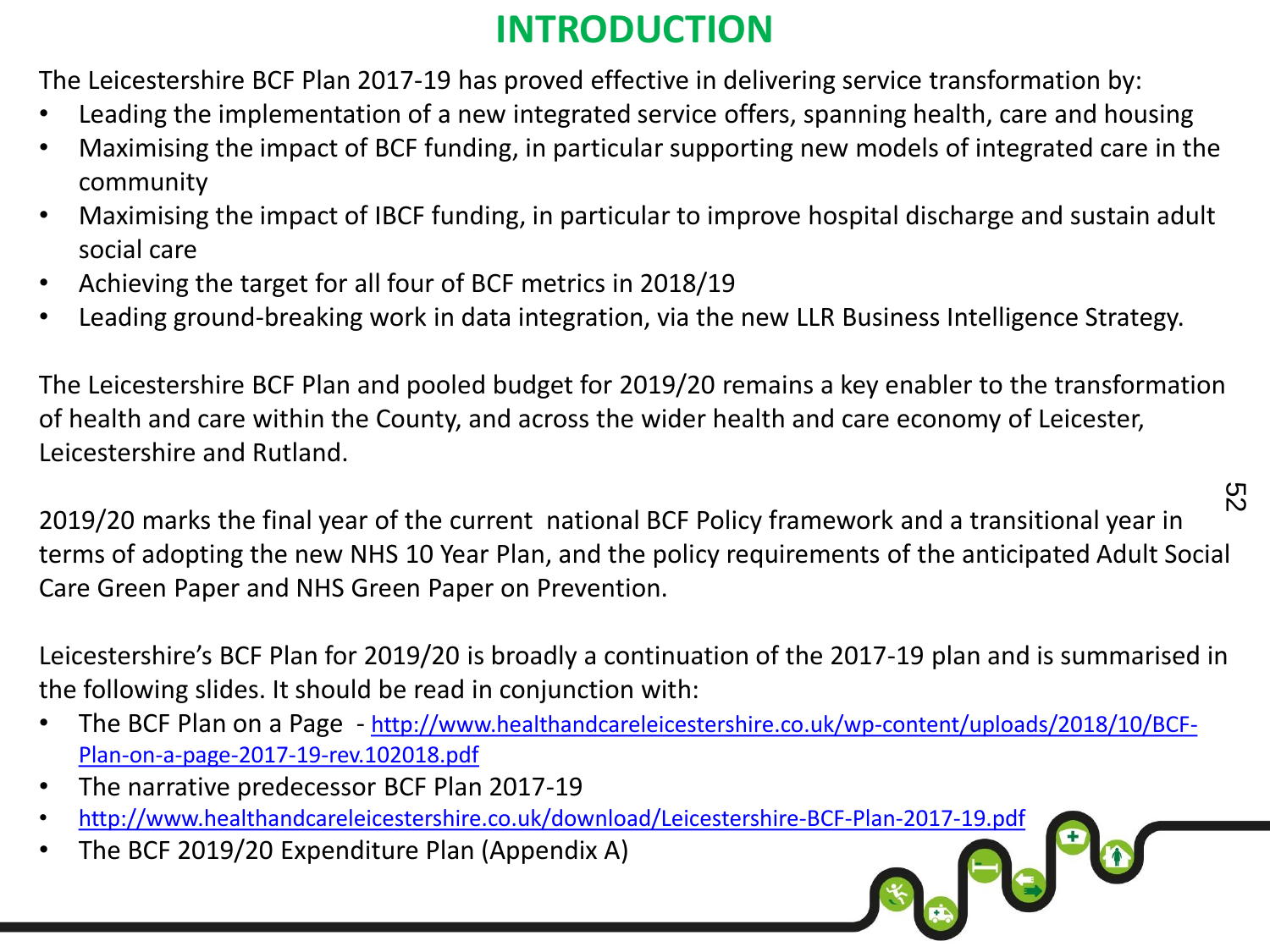#### **LLR's vision, goals and principles**

The aim of the BCT partnership is to improve the provision of health care in Leicester, Leicestershire and Rutland by bringing together NHS organisations and other partners, including local authorities and the voluntary and community sector closer together to deliver a better services and to do so more efficiently. The following diagrams explain our vision, principles and goals for a sustainable, affordable system that is fit for purpose. The vision, goals and principles has been developed by the clinical leadership group and have been agreed by all our partners.



#### **Our goals**



Keep more people well and out of hospital through better public health and prevention of illness, early detection and management of disease, support for patients at home and in their community.



Care in a crisis from NHS 111 to 999, urgent care to the emergency department, including an urgent and emergency response for people experiencing mental health episodes.



More care closer to home from the management of long term conditions to planned procedures and follow-ups



High quality specialist care to support patients in their  $\infty$ homes, community facilities and hospitals to get the best possible outcomes.

#### Our principles: How we will work



gh Quality





Across boundaries, united in overcoming challenges and sharing<br>responsibility to provide the best service and outcomes to patients.<br>We want people to move through the system seamlesty, unaware that<br>different organisations

For local people across that patch from home to hospital and back again. We want to maintain the health and wellbeing of local peoplessure the best possible outcomes for them when they need treatment or care, wherever they live throughout Leicester, Leicestershire and<br>Rutland.

To make the most of every pound we have to spend in Leicester,<br>Leicesterhire and Rutland by sharing resources, cutting<br>duplication, waste and delay and innovating to overcome the<br>challenges we face. This includes setting u IT to share patients' records and offer new services.

By helping staff to develop new skills and understanding,<br>encouraging them to be the best, promoting high morale and<br>managing talent and resources. We will be asking staff to work in ferent ways, in different places and with different people and<br>janisations. We want to give them the skills and set up the system In a way that allows them to do a great job for local people.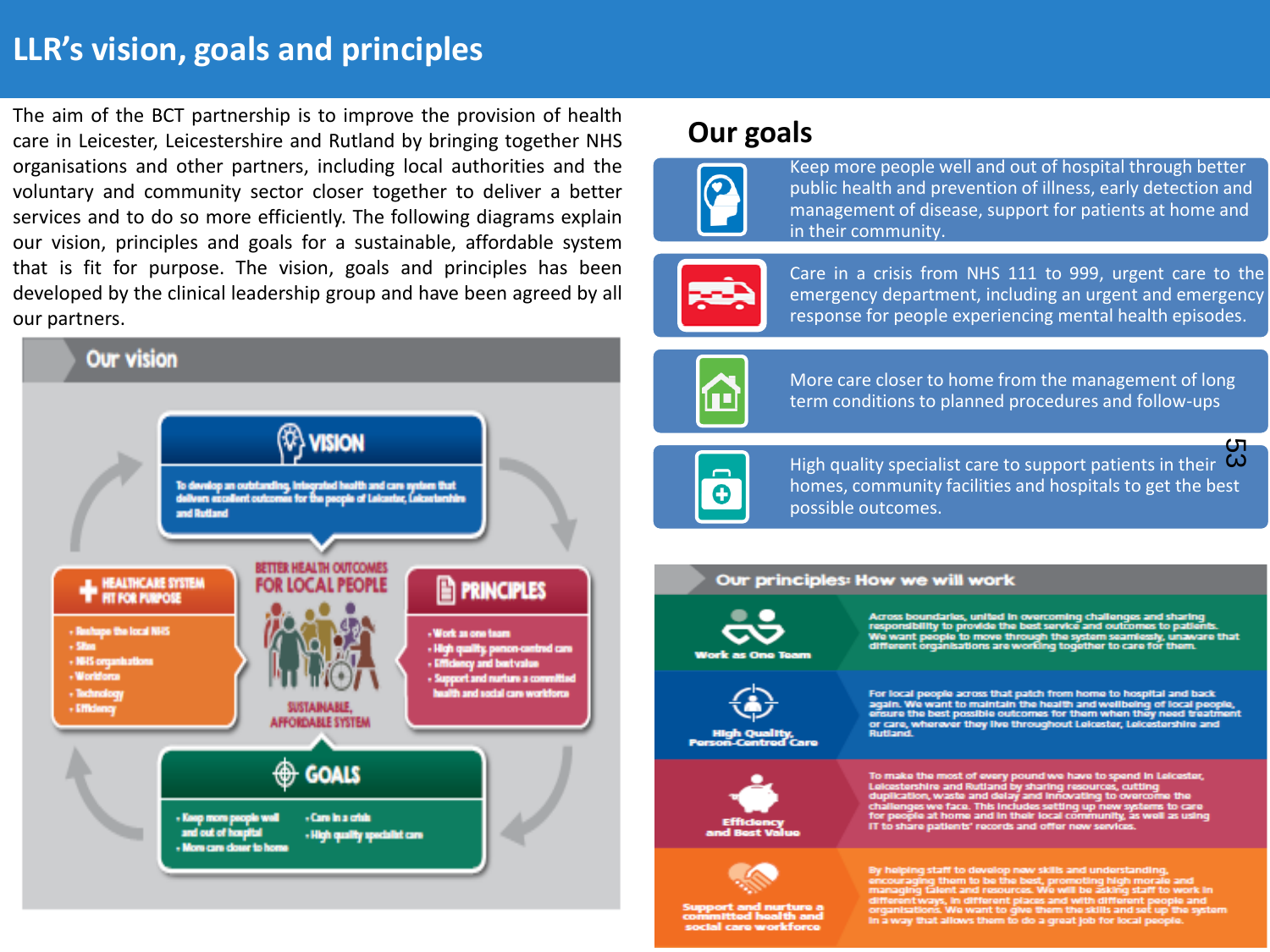#### **LLR's Integrated Care System: Workstreams and Delivery Tiers**

|                                                                                                                                     |                                                                                                                              | Level                                                           | <b>Population Size</b> | <b>Purpose</b>                                                                                                                                                                                                                                                                                                           |
|-------------------------------------------------------------------------------------------------------------------------------------|------------------------------------------------------------------------------------------------------------------------------|-----------------------------------------------------------------|------------------------|--------------------------------------------------------------------------------------------------------------------------------------------------------------------------------------------------------------------------------------------------------------------------------------------------------------------------|
| <b>Integrated Care System Development</b><br>led by the System Leadership Team                                                      |                                                                                                                              | Neighborhood<br>(Health Needs Neighborhood and<br>Localities)   | 30,000<br>to 50,000    | • Deliver high quality primary care<br>• Proactive care via integrated locality teams for defined populations and<br>cohorts<br>• Asset based community development to support health, wellbeing and<br>prevention                                                                                                       |
| <b>Enablers</b>                                                                                                                     | <b>Transformation Programmes</b>                                                                                             |                                                                 |                        |                                                                                                                                                                                                                                                                                                                          |
| Workforce<br>Digital - IM&T and BI<br><b>Finance and Contracting</b><br><b>Communications and Engagement</b><br>Clinical leadership | <b>Planned Care</b><br>Cancer<br><b>Urgent Care</b><br>Integrated Community Services<br><b>Primary Care</b>                  | Place<br>(Leicester City, Leicestershire County)<br>and Rutland | 37,000 to 610,00       | Based on upper tier authority boundaries<br>Delivery of specialised based integrated community services, including<br>social care<br>54<br>Delivery of reablement, rehabilitation and recovery services<br>Prevention services at scale                                                                                  |
|                                                                                                                                     | <b>Mental Health</b><br><b>Learning Disabilities</b><br>Childrens, maternity &neonates<br>Prevention and health inequalities | Systems<br>(Leicester, Leicestershire and<br>Rutland)           | 1,000,000+             | • System strategy, planning and implementation<br>• Work across the system on specialist areas such as cancer, mental health<br>and urgent care<br>• Make best use of all our combined assets including staff and buildings<br>• Manage performance and system finances<br>• Establish a system framework for prevention |

CHAPTER OF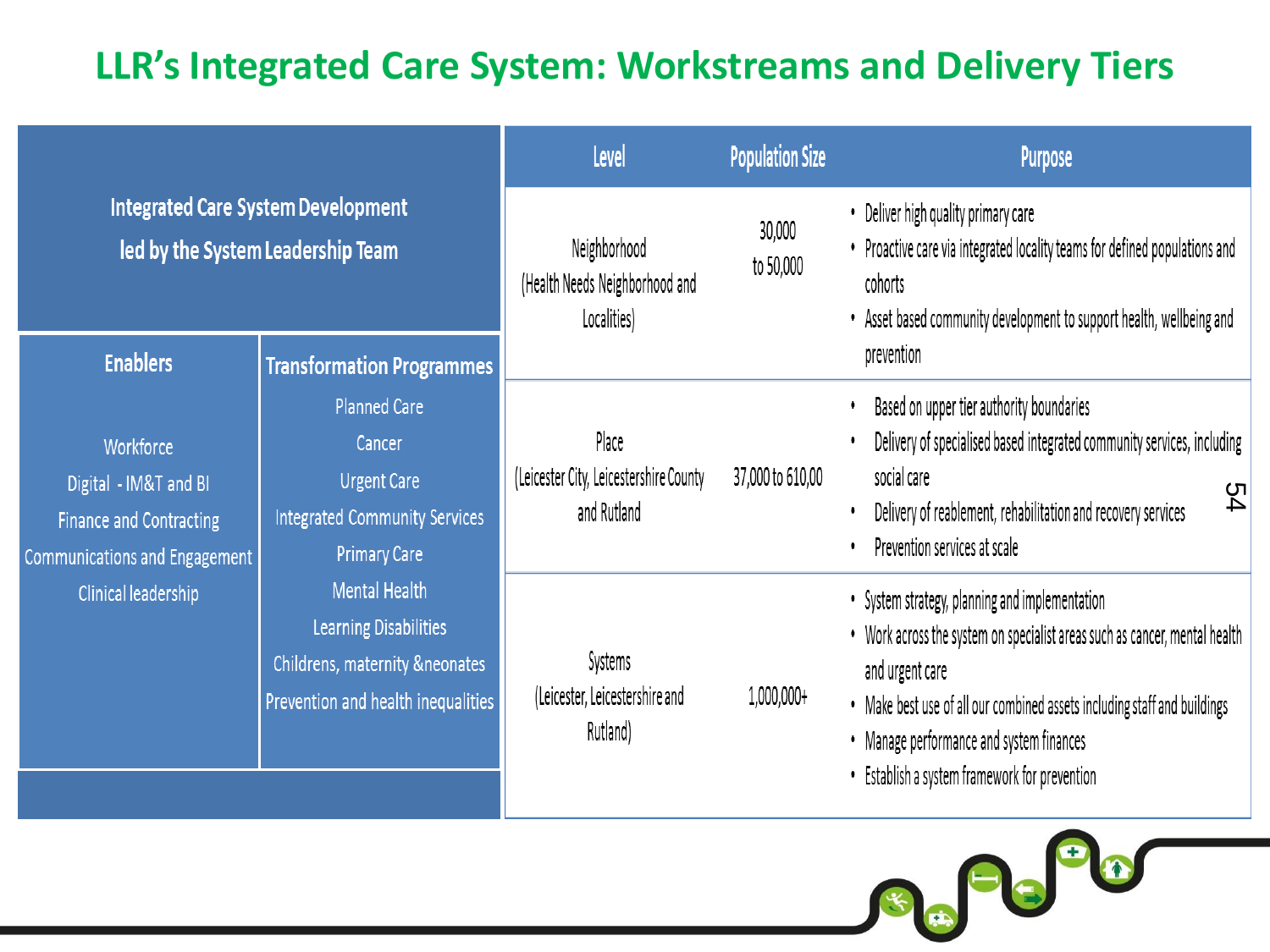# **Our vision for Health and Care Integration in Leicestershire (Place)**

**We will create a strong, sustainable, person-centred, and integrated health and care system which improves outcomes for our citizens.**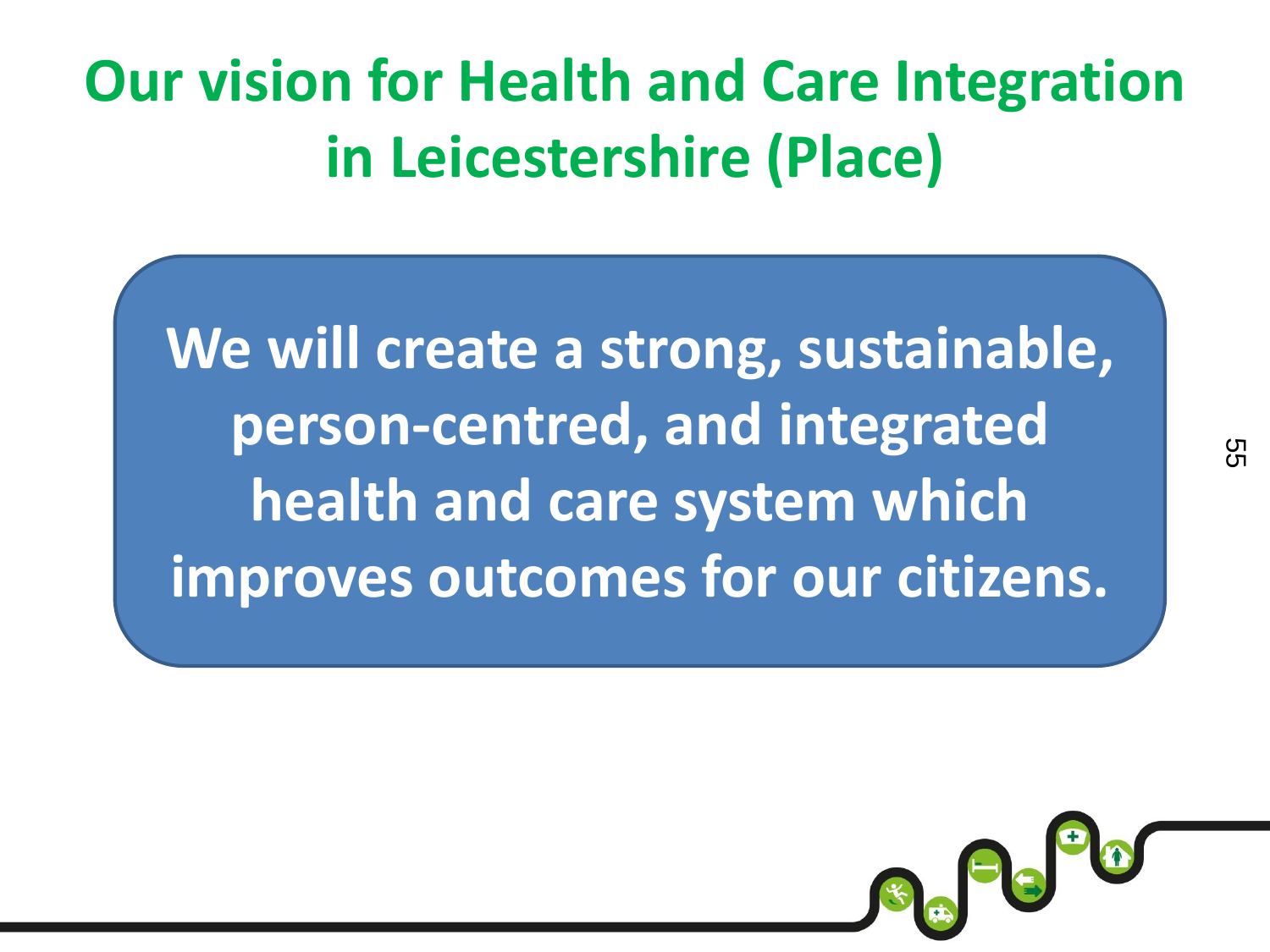## **BCF Plan Themes 2019/20**

- Unified Prevention Offer (place and neighbourhood) for example First Contact Plus, Falls Prevention, Lightbulb Housing Services
- Integrated Community Services –for example integrated reablement, integrated teams
- Improving Hospital Discharge high impact changes, core integrated discharge services
- Sustaining Adult Social Care for example demand management, workforce development, Care Act, assistive technology
- Integrated Commissioning for example Dementia, CHC, LD, Personal Budgets
- Urgent Care for example acute home visiting service
- Data Integration for example data warehousing integration tool
- Disabled Facilities Grants (ring fenced to District Councils for major home adaptations )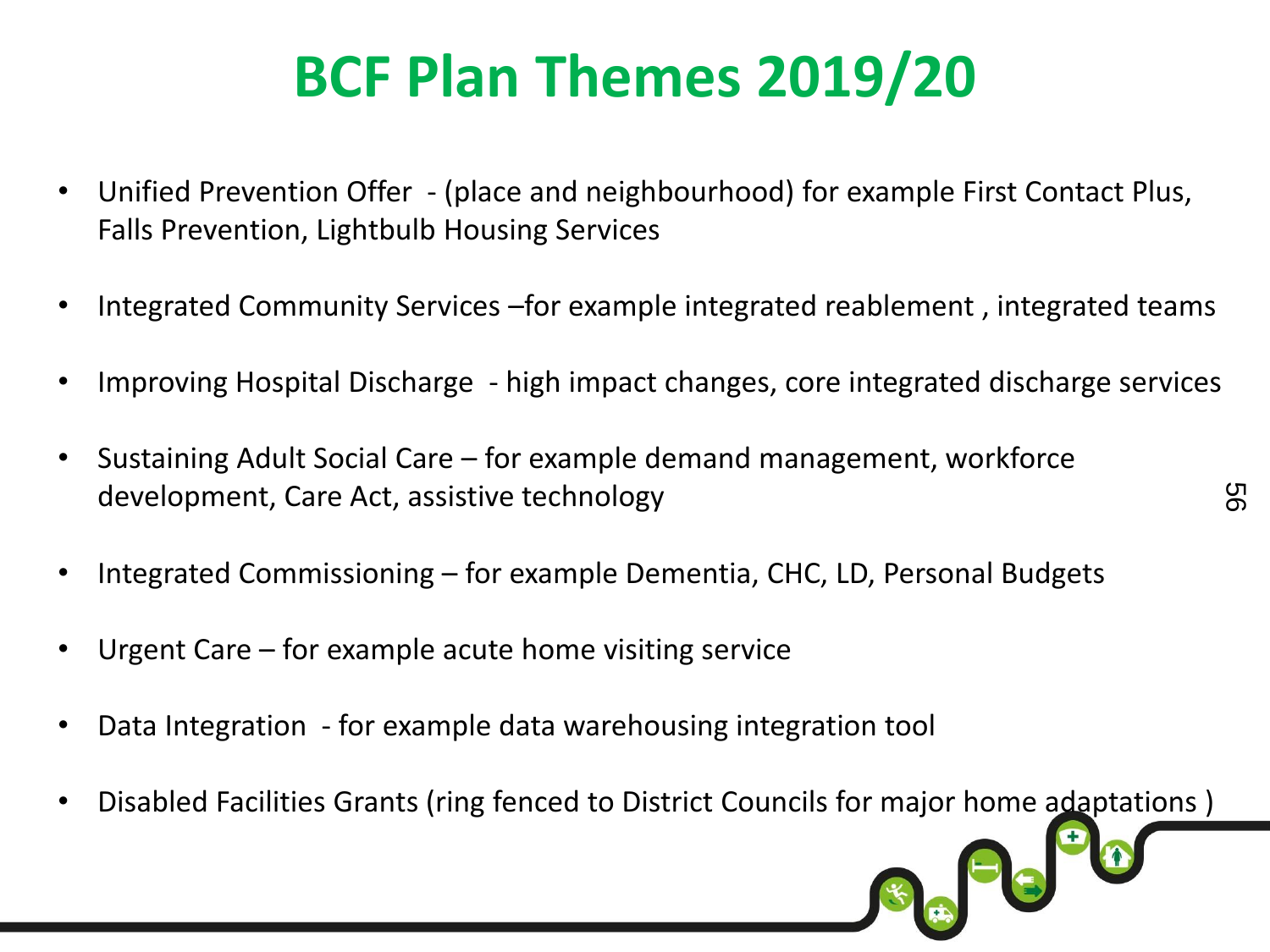#### **WHAT WILL THE BCF PLAN DELIVER/FUND IN 2019/20 - PREVENTION**

- Leicestershire's social prescribing one stop shop **First Contact Plus** is well established, with GP and (new) self referral options, via both digital and telephone channels. It provides access to a range of interagency prevention support including **lifestyle services**.
- **Local Area Coordinators** (LCC funded) are based in Leicestershire's neighbourhoods providing a face to face service, working with caseloads of people who need additional support with social prescribing, and building community capacity targeted to improving health and wellbeing.
- Leicestershire's award winning **Lightbulb Housing Service**, provides a one stop shop for all aspects of neighbourhood housing support, including the hospital housing team **(HET).**
- LLR's Falls Pathway includes non conveyance alternatives, technology, therapy triage and postural stability classes, with key prevention components currently being tested. The above components have been designed specifically to provide a consistent, easy to access prevention offer for the **Integrated Teams** working in Leicestershire's neighbourhoods and the populations they serve. In 2019 we will be consolidating the prevention offer further and measuring the impact in 2 ways:
- How systematically and effectively the prevention offer is delivered by our Integrated Teams, and the impact on case management and patient outcomes
- Insights gathered from our **Prevention at Scale** project which is assessing why patients seek GP appointments for non medical interventions, and how our prevention services could better meet their needs Se Pe<sup>op</sup>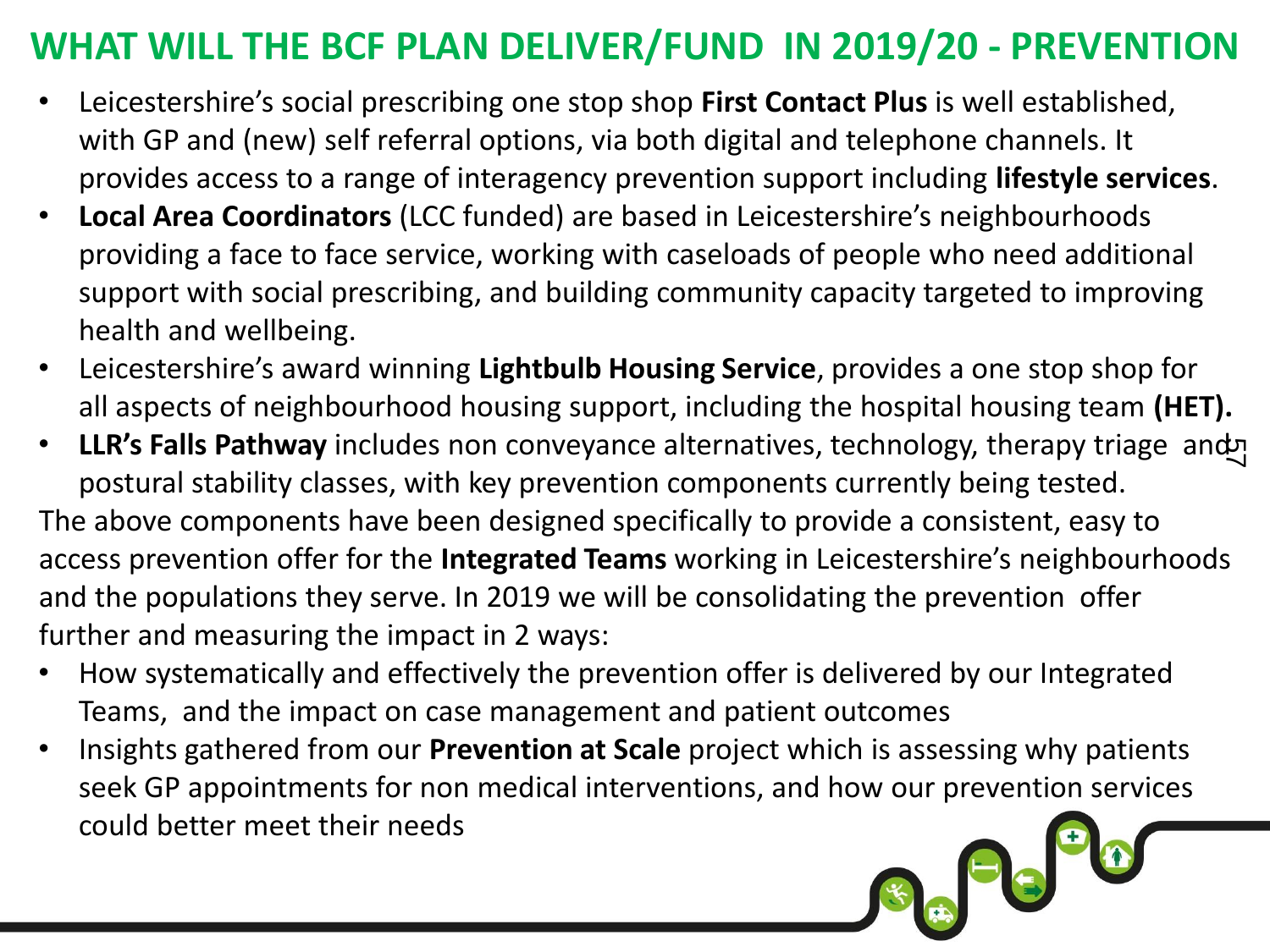### **WHAT WILL THE PLAN DELIVER/FUND IN 2019/20 – INTEGRATED TEAMS**

Across Leicester, Leicestershire and Rutland we have implemented **Integrated Teams**  in each neighbourhood, initially focusing on improved care coordination for patients who are frail, have high health care costs or 5 or more long term conditions.

In 2018/19 we are undertaking an evaluation of the 4 components of the integrated teams model via **a pilot in the Fosseway area of Hinckley and Bosworth**. In 2019/20 we will apply the learning from this to finalise implementation of the model across all Integrated Teams in Leicestershire.

With the introduction of **Primary Care Networks** in 2019/20 we will focus on the following priorities:

58

- Refining and embedding the approach to population health management (using the ACG risk stratification tool and other neighbourhood/locality level data sets per our BI strategy)
- **Ensuring each integrated team is supported by a care coordinator**
- Extending the types of patients the integrated teams case manage
- Extending the team/model to include other services such as community mental health
- **Assessing if the current social prescribing infrastructure in Leicestershire meets with the NHS plan requirements, and addressing any gaps.** Se Pe D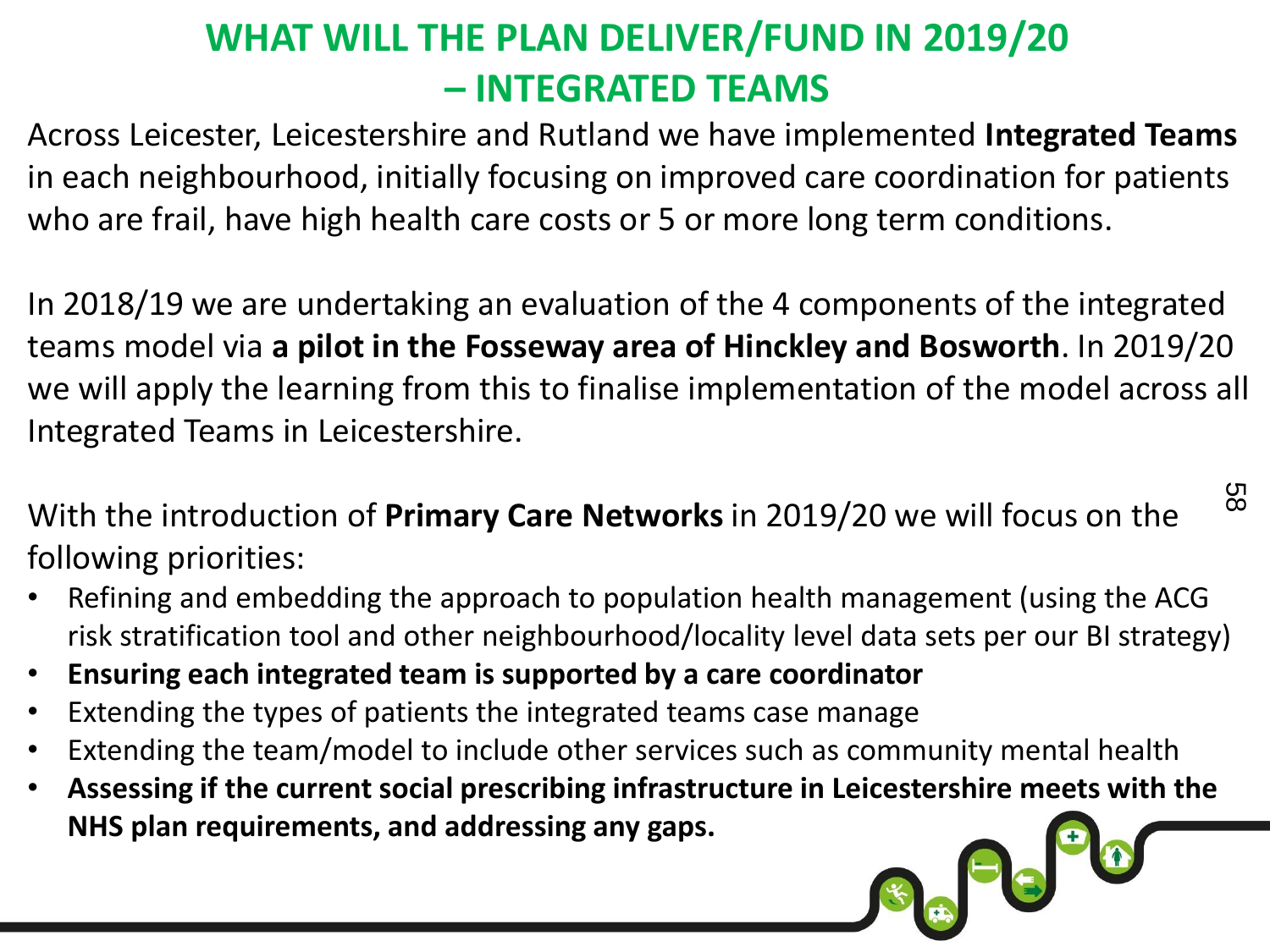### **WHAT WILL THE PLAN DELIVER/FUND IN 2019/20 – INTEGRATED DISCHARGE**

- In Q1 2019/20 we will deliver the final element of the national **High Impact Changes**  framework (7 day services) so that we achieve "established" against all 8 domains and will continue to deliver a range of other improvements via the LLR multiagency discharge action plan
- In 2019/20 we will design and deliver **more effective medium term accommodation solutions for MH and LD patients**, as these are the remaining areas where we experience the most delayed bed days.
- **•** In 2019/20 we have committed approx £15m of the BCF/IBCF to maintaining our good  $\omega$ **DTOC performance** in line with the national target**.**
- The **Integrated Teams case management model** includes receiving daily data on simple discharges from hospital which are proactively contacted by the care coordinator. A check list is applied to troubleshoot any issues once home, helping individuals, families and carers with advice and coordination for any follow up needed including prevention support, help with medications etc.
- **The hospital housing discharge (HET) team** (funded non recurrently from the IBCF for 2019/20) will deliver expert housing support to discharge teams and their patients at the Bradgate Unit and UHL.

Se Pe D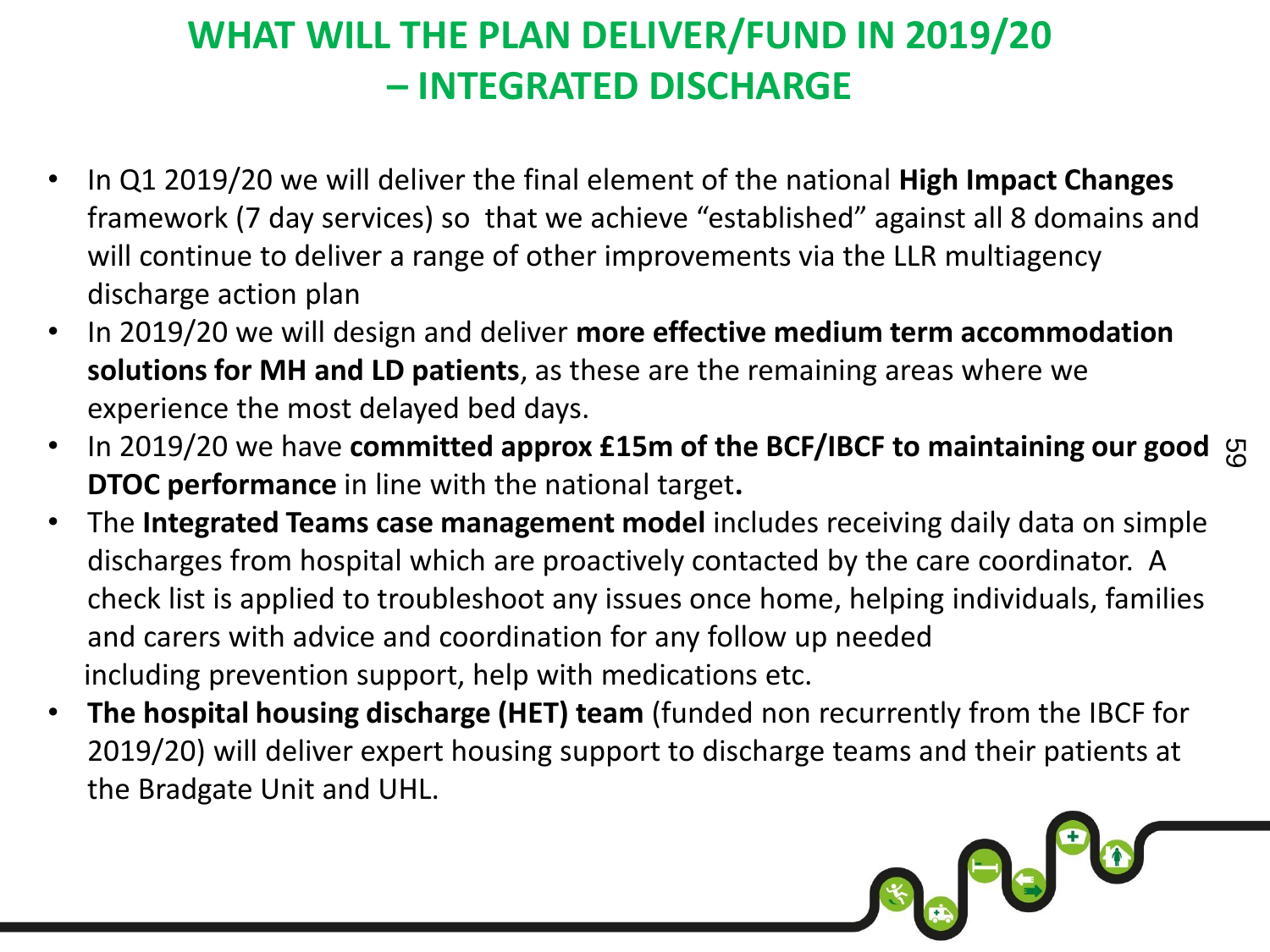## **WHAT WILL THE PLAN DELIVER/FUND IN 2019/20 INTEGRATED COMMUNITY SERVICES**

#### **Reablement**

- In 2018/19 we have developed and tested a **new integrated reablement offer including 24/7 crisis response** and in 2019/20 we will apply the learning and finalise the implementation. There will be a **combined point of access** for receiving referrals and for the operational delivery of integrated NHS and LA reablement services.
- In November 2019 we will extend the contracts of our **Help to Live at Home** domiciliary care providers, following the first 3 years of our integrated service, and plan for the next phase of developments.

#### **Redesigning Other Community Services**

- In 2018/19 across LLR a process has begun to **redesign community nursing, therapy and community hospital provision,** led by the NHS
- In 2019/20 engagement and consultation on the proposed model will take place and initial stages of the changes will be implemented
- The BCF plan for Leicestershire funds some existing services (for example Intensive Community Support beds) - so BCF funding will be re-aligned according to the new model
- There will be implications for how adult social care services are delivered in community settings and how these integrate further with the redesigned NHS services.

Se Pa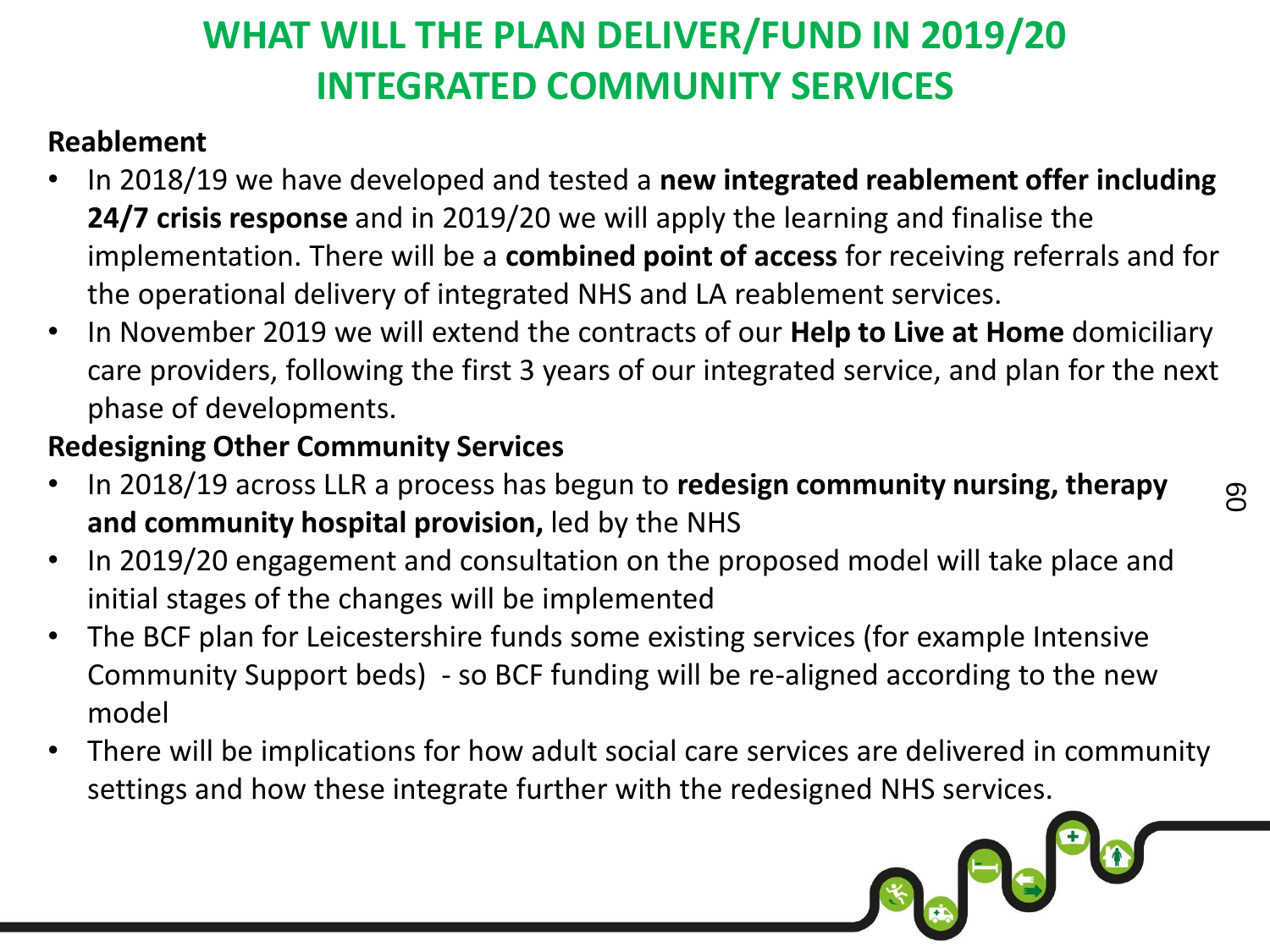#### **WHAT WILL THE PLAN DELIVER/FUND IN 2019/20 – SUSTAINING ADULT SOCIAL CARE**

**The IBCF is a non recurrent grant to LAs targeted to sustaining adult social care and supporting hospital discharge**.

A Green Paper on Adult Social Care in expected in 2019/20 which will set out future funding arrangements for Adult Social Care. As the IBCF is non recurrent, a transition plan is in place for 2019/20 for all remaining IBCF elements of the plan.

Aside from the Hospital Discharge investments already covered in this presentation, IBCF funding is supporting for example :

<u>တ</u>

September 19

- **Workforce development**, such as intensive recruitment and retention support for the social care provider market
- **Maintaining capacity** /deferring savings requirements in the HART service (LCC's reablement service)
- The continuation of the **discharge response team (DRT) within UHL**
- **Enhanced carer support** per the LLR carers strategy
- Additional **enablers for Transforming Care** (LD)
- Mitigating a range of **inflationary , demand, and legislative pressures** on social care, for example demographic demand and national living wage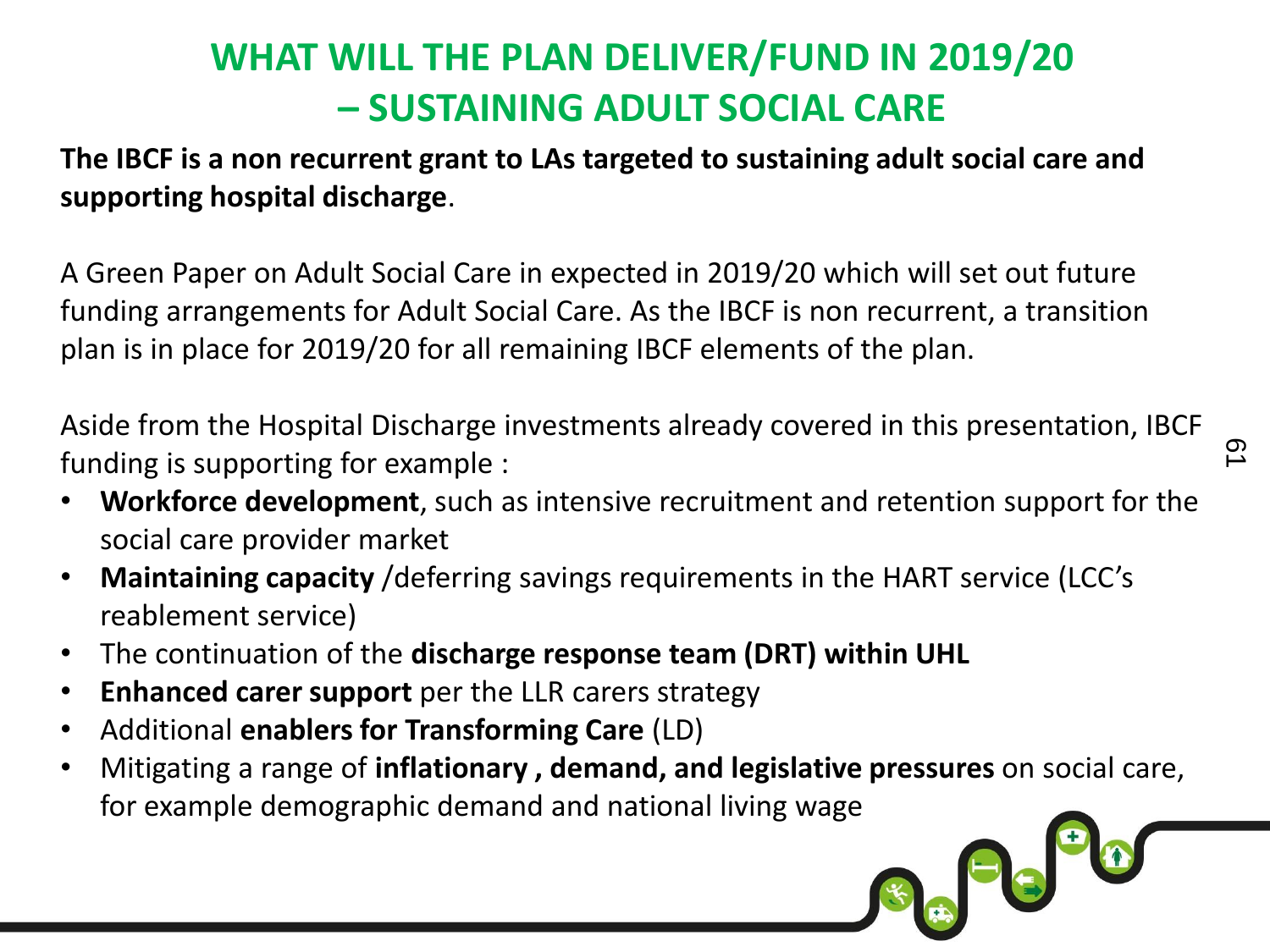### **WHAT WILL THE PLAN DELIVER/FUND IN 2019/20 – DIGITAL TRANSFORMATION AND DATA INTEGRATION**

- The Leicestershire BCF plan is testing new **Assistive Technology** in the home during 2019/20 – with a view to upgrading from traditional pendant and pull cord alarms to using the "internet of things" – e.g. sensors and smart phone/home technology which can then be used for multiple purposes by consumers and connect them to a range of integrated health and care services.
- The implementation of the **LLR Falls Pathway** includes testing 3 technologies as part of an EMAHSN evaluation programme – these will:
	- Assess a person's risk of falling
	- Track individual patients and the falls interventions they have received to measure the impact of falls assessment and interventions.  $\mathcal{E}$
- Per the LLR BI Strategy, the implementation of the **new data integration warehousing tool** (a product being designed with Mids and Lancs CSU) will take place in 2019/20, supported by the BCF funding.
- All of the above are being planned and delivered in the context of the **LLR Digital Roadmap**, which will evolve further in 2019/20 in light of the additional digital commitments in the NHS Long Term Plan.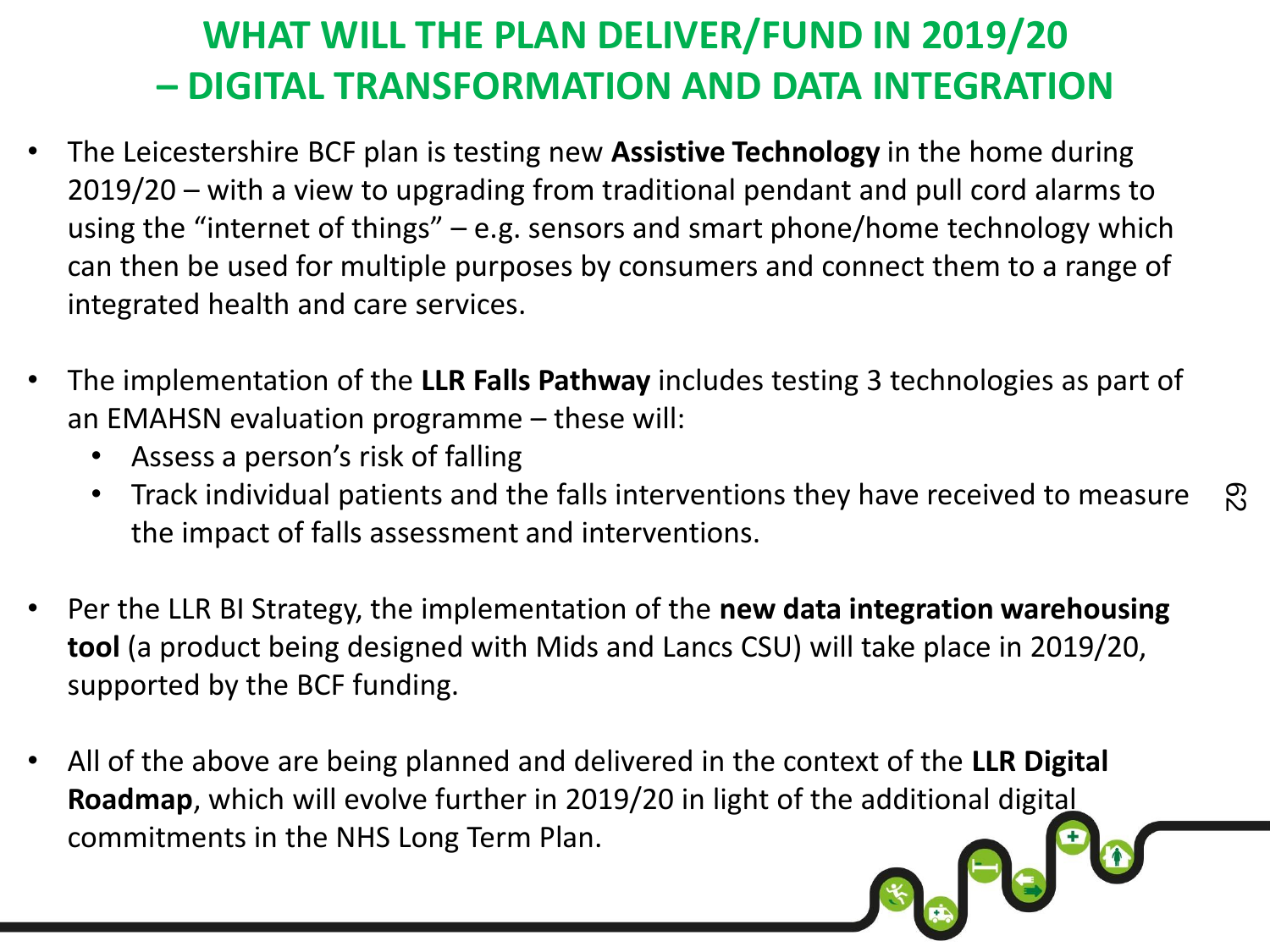### **WHAT WILL THE PLAN/FUND DELIVER IN 2019/20 – INTEGRATED COMMISSIONING**

Priorities for integrated commissioning at Place level in 2019/20 have been agreed as follows:

- **Organisational Development for Integrated Commissioning**  workshop Q1 2019 to set the outcomes framework, culture and goals across the work programme/partnership
- Develop our local approach/offer for **Integrated Personal Budgets**
- +1 contract extension of the existing **Help to Live at Home** provider contracts, and determine the **commissioning plan for Domiciliary Care for 2020 onwards**  $^{\circledR}$
- **Post diagnostic community and inreach dementia services**
- Plan for commissioning requirements arising from the **Community Services Redesign**
- **Review the health and social care protocol** and **commission a revised training offer** from 2020
- Work plan in relation to **Learning Disabilities at Place level** (in support of the LLR Transforming Care Programme)
- Implement further actions in relation to **CHC processes and funding arrangements** between agencies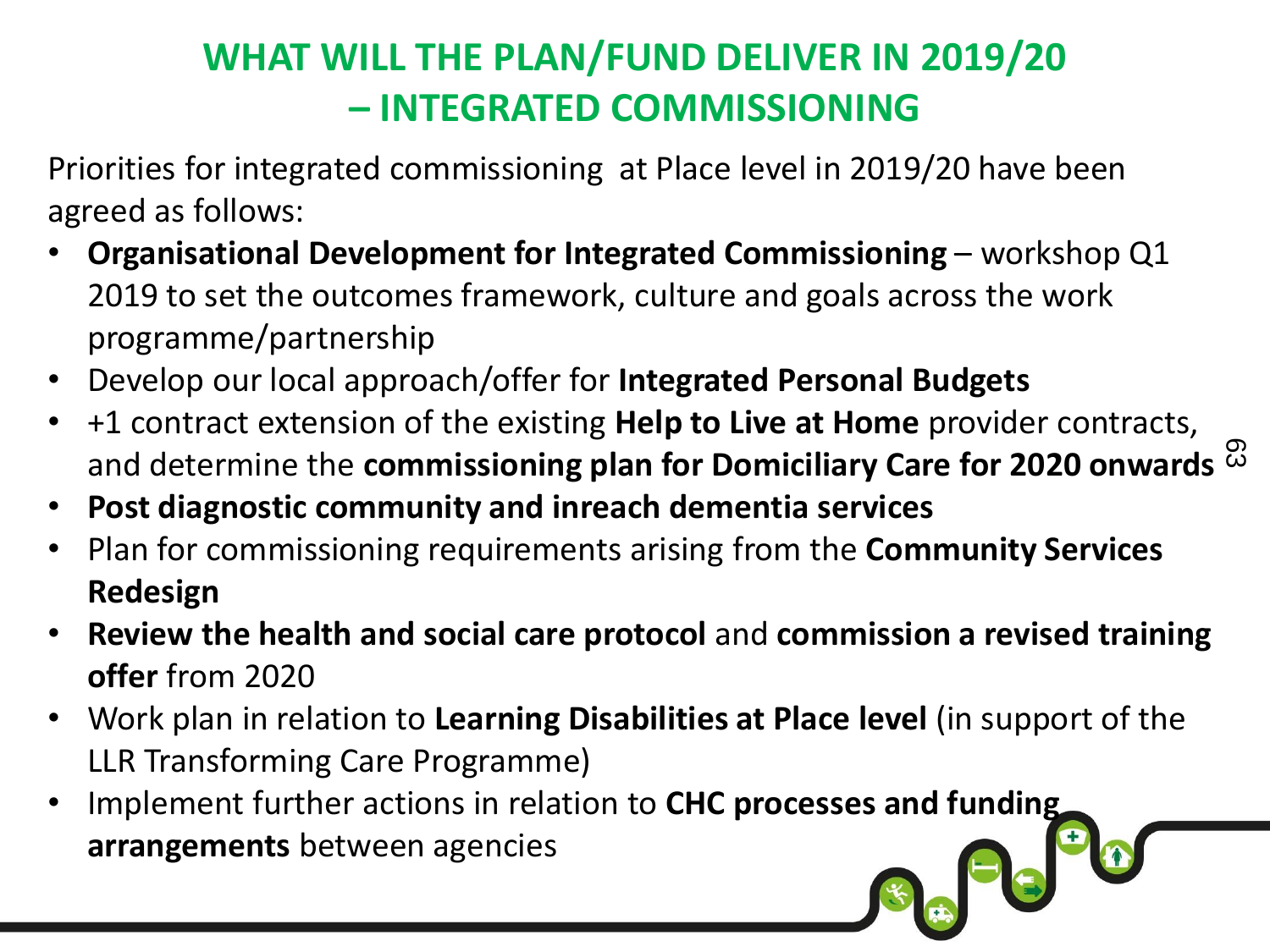## **BCF National Metrics – Draft Targets 19/20\***

#### **Reminder of the Four Metrics**

- **1. Metric 1:** Permanent admissions of older people (aged 65 and over) to residential and nursing care homes, per 100,000 population, per year
- **2. Metric 2:** Proportion of older people (65 and over) who were still at home 91 days after discharge from hospital into reablement/rehabilitation services
- **3. Metric 3:** Delayed transfers of care from hospital per 100,000 population
- **4. Metric 4:** Total non-elective admissions into hospital (general and acute), per 100,000 population

\**BCF guidance not yet published for 2019/10*



64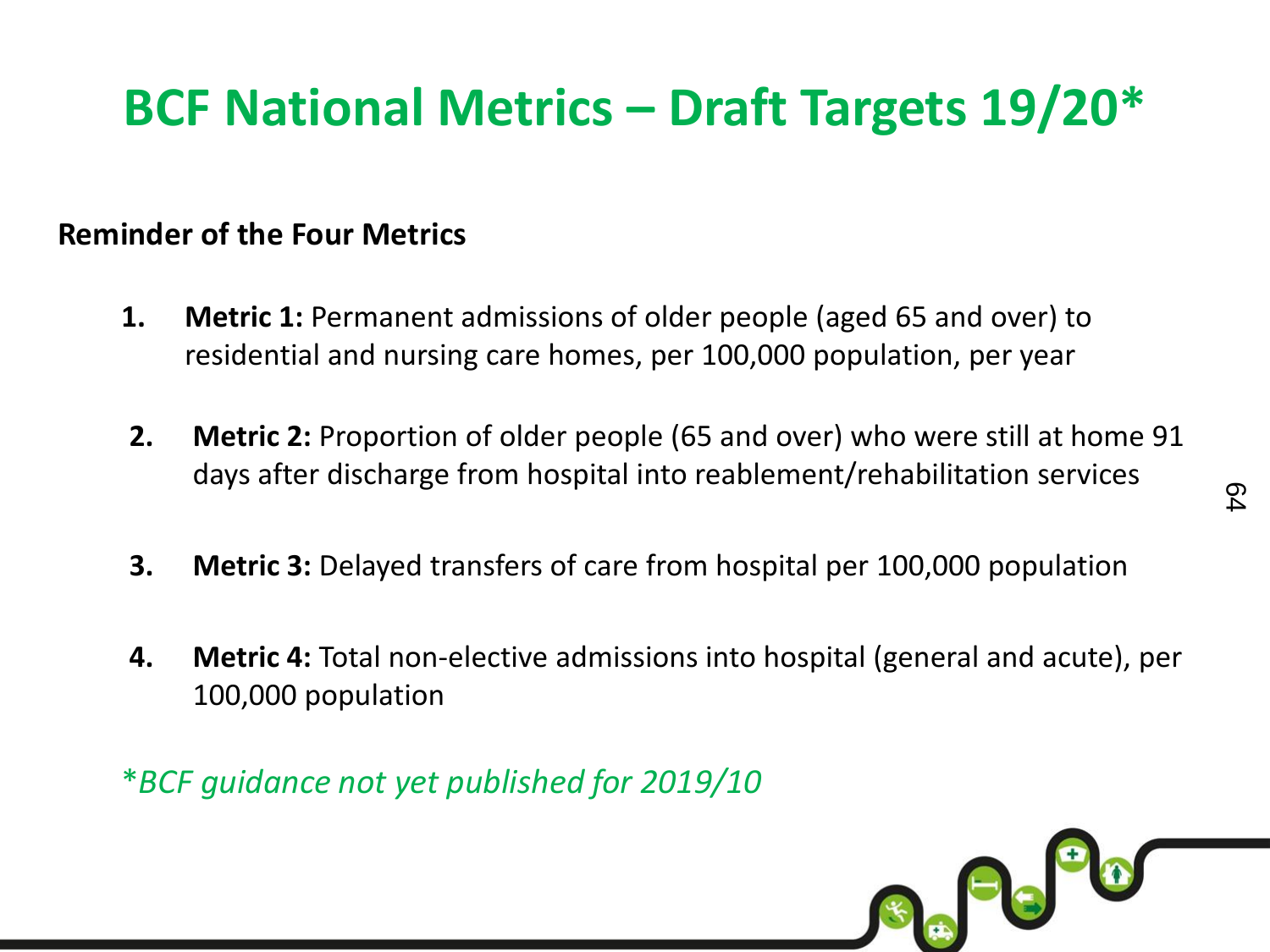## **Metric 1 – Admissions to residential/nursing homes**

#### • **Target – per 100,000 population, per year**



Se Pe

FY19/20: **585.00** (target) Variance: -**39.1**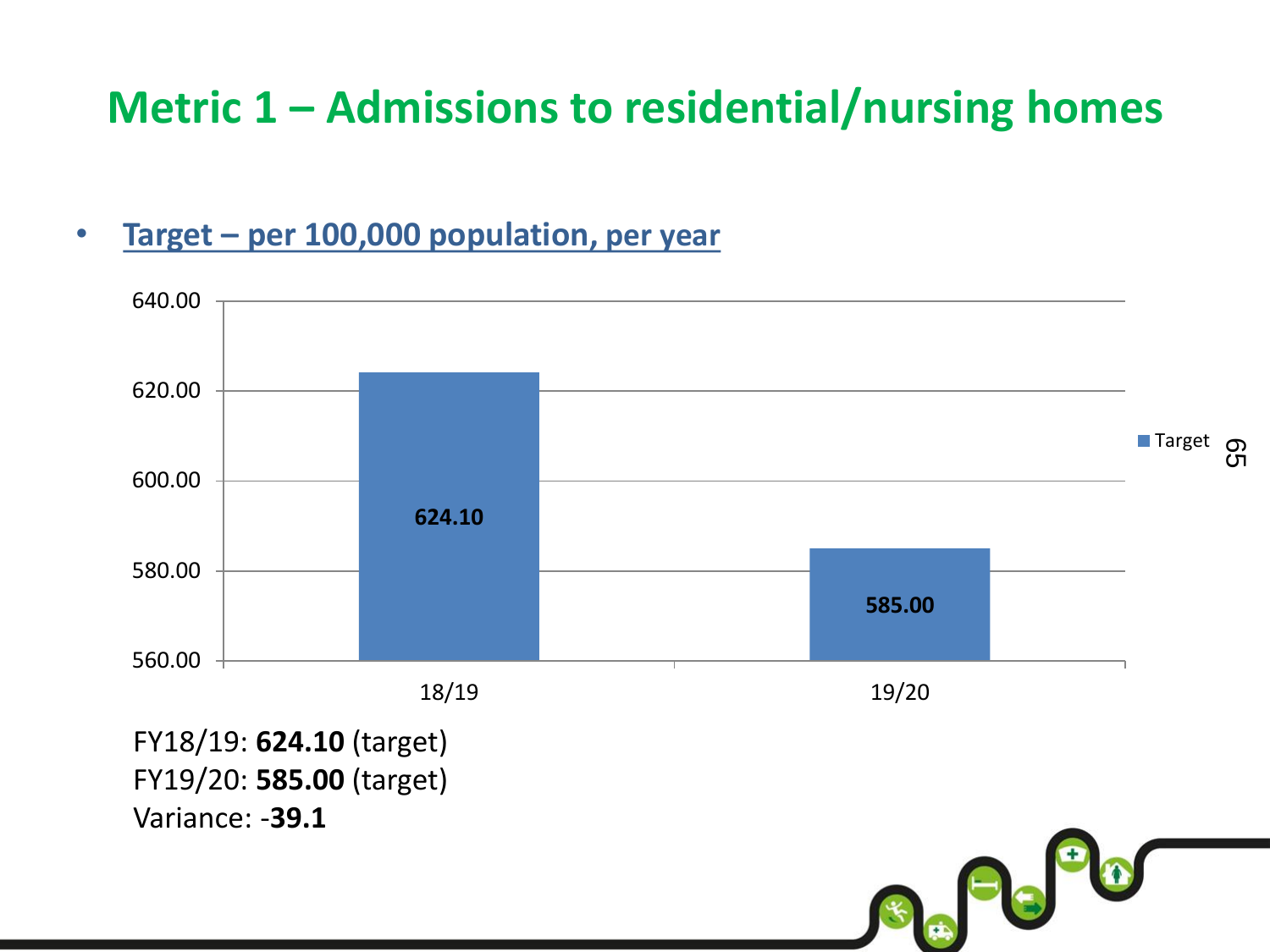### **Metric 2 – Reablement**





Se<sup>P</sup>S

FY18/19: **87%** (target) FY19/20: **88%** (target – locally set) Variance: +**1%**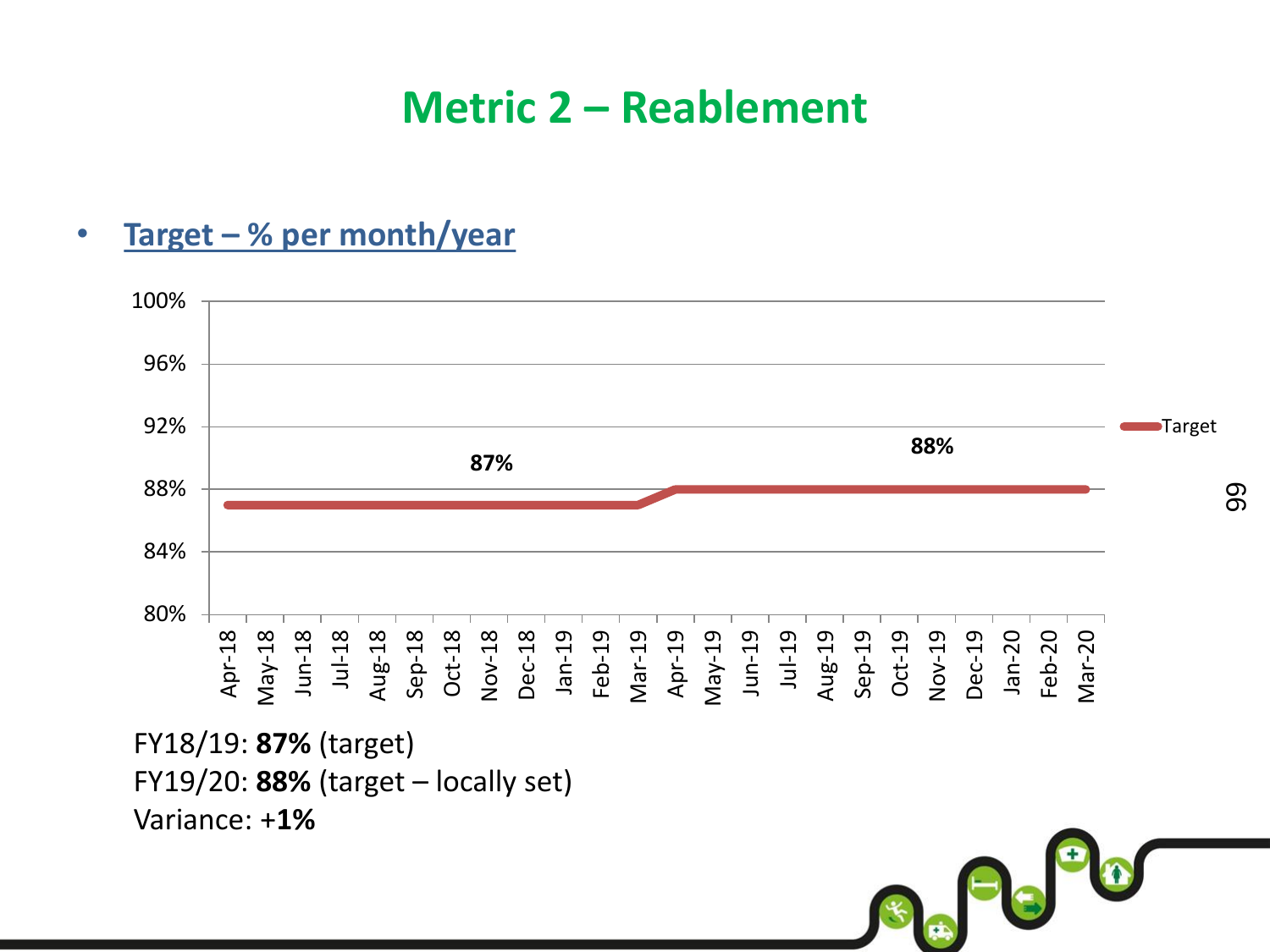## **Metric 3 – Delayed Transfers of Care**

#### • **Target – per 100,000 population, per month/year**



 $F_{\rm th}$ 

FY18/19: **7.88** (target)

FY19/20: **7.88** (draft target - proposed locally - e.g. maintain DTOC performance – actual is subject to national confirmation by NHSE - pending Variance: TBC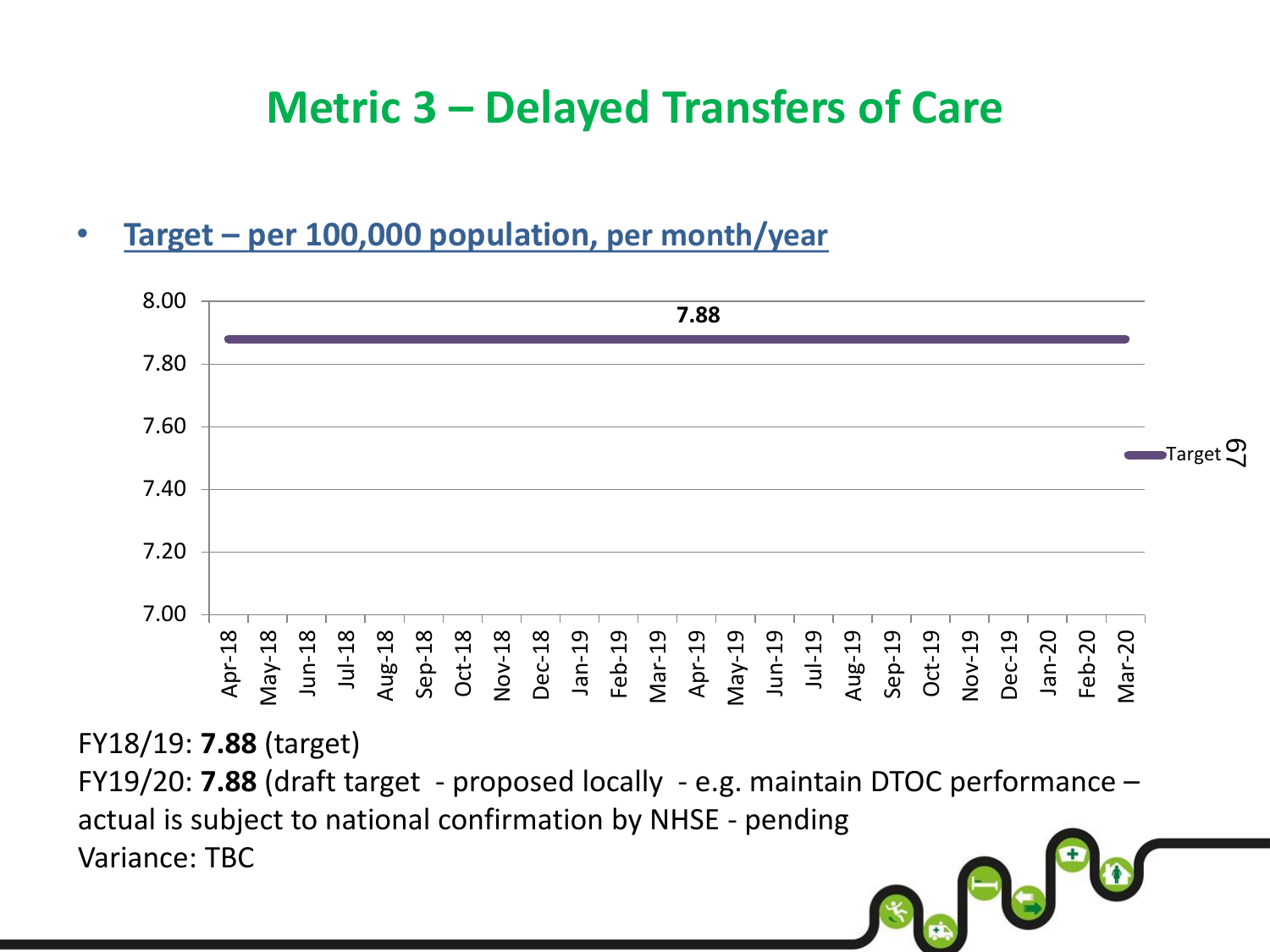## **Metric 4 – Non-Elective Admissions**

#### • **Target – per 100,000 population, per year**



Se Pe

FY18/19: **10,204** (target) FY19/20: **TBC** (issued nationally by NHSE – pending ) Variance: **TBC**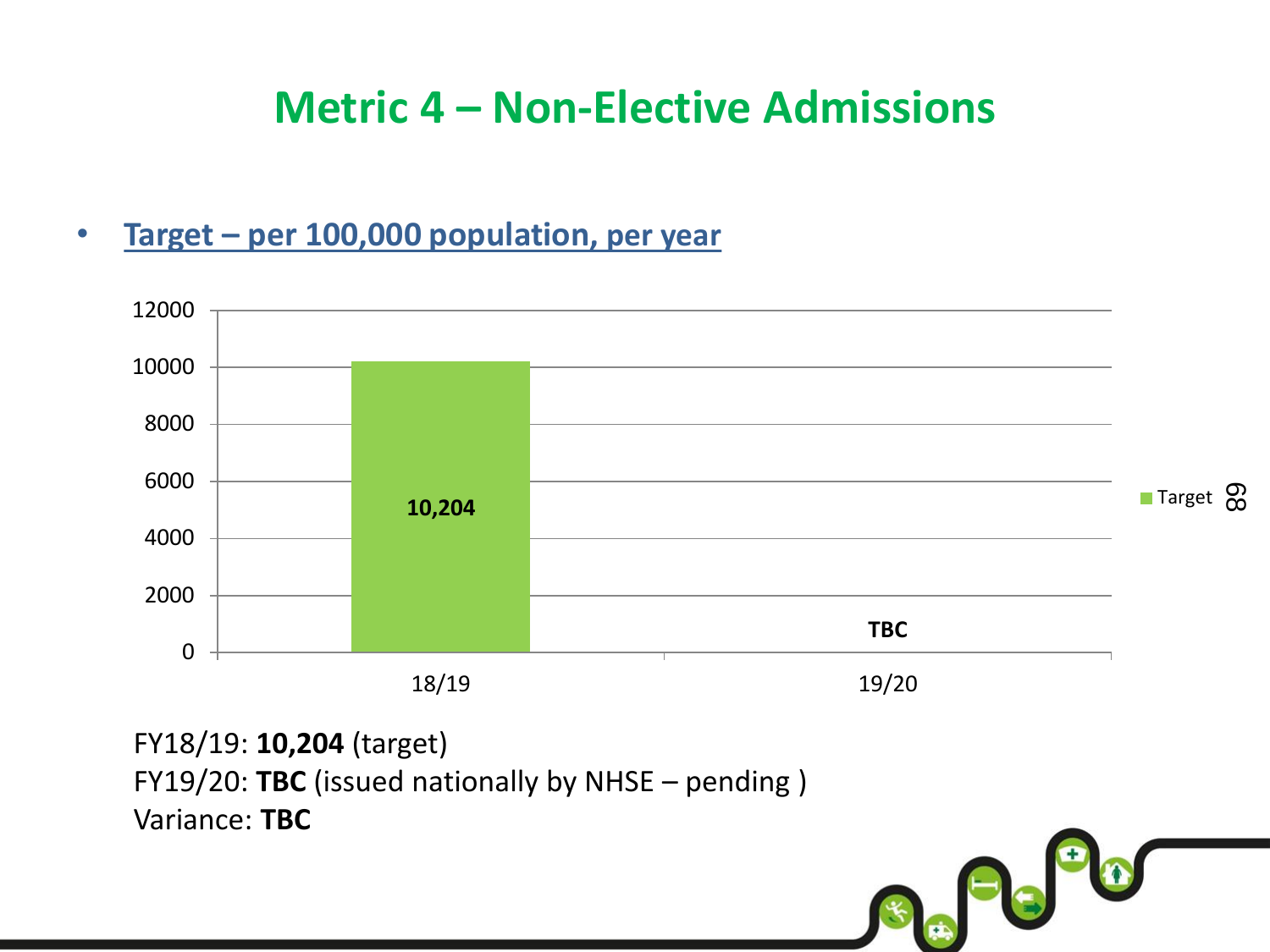#### **BCF Plan Pooled Budget: Source of Funds**

|                                                       | 2018/19<br>£m | 2019/20<br>£m |
|-------------------------------------------------------|---------------|---------------|
| <b>CCG Minimum Allocation</b>                         | 37.4          | *38.0         |
| <b>IBCF - Autumn 2015 review</b>                      | 5.6           | 11.4          |
| IBCF (additional ASC allocation) - Spring 2017 Budget | 6.8           | 3.4           |
| IBCF (Winter Pressures) - Autumn Budget 2018          | **Nil         | 2.4           |
| <b>Disabled Facilities Grant</b>                      | 3.6           | ***3.9        |
| <b>Total BCF Plan</b>                                 | 53.4          | 59.1          |

\* Based on indicative uplift of 1.79% on 2018/19 allocation

\*\* The Council received a £2.4m allocation of winter pressures funding in 2018/19 but this was not part of the IBCF.

\*\*\*Estimated allocation ,based on 2018/19, increased per national allocation announcements